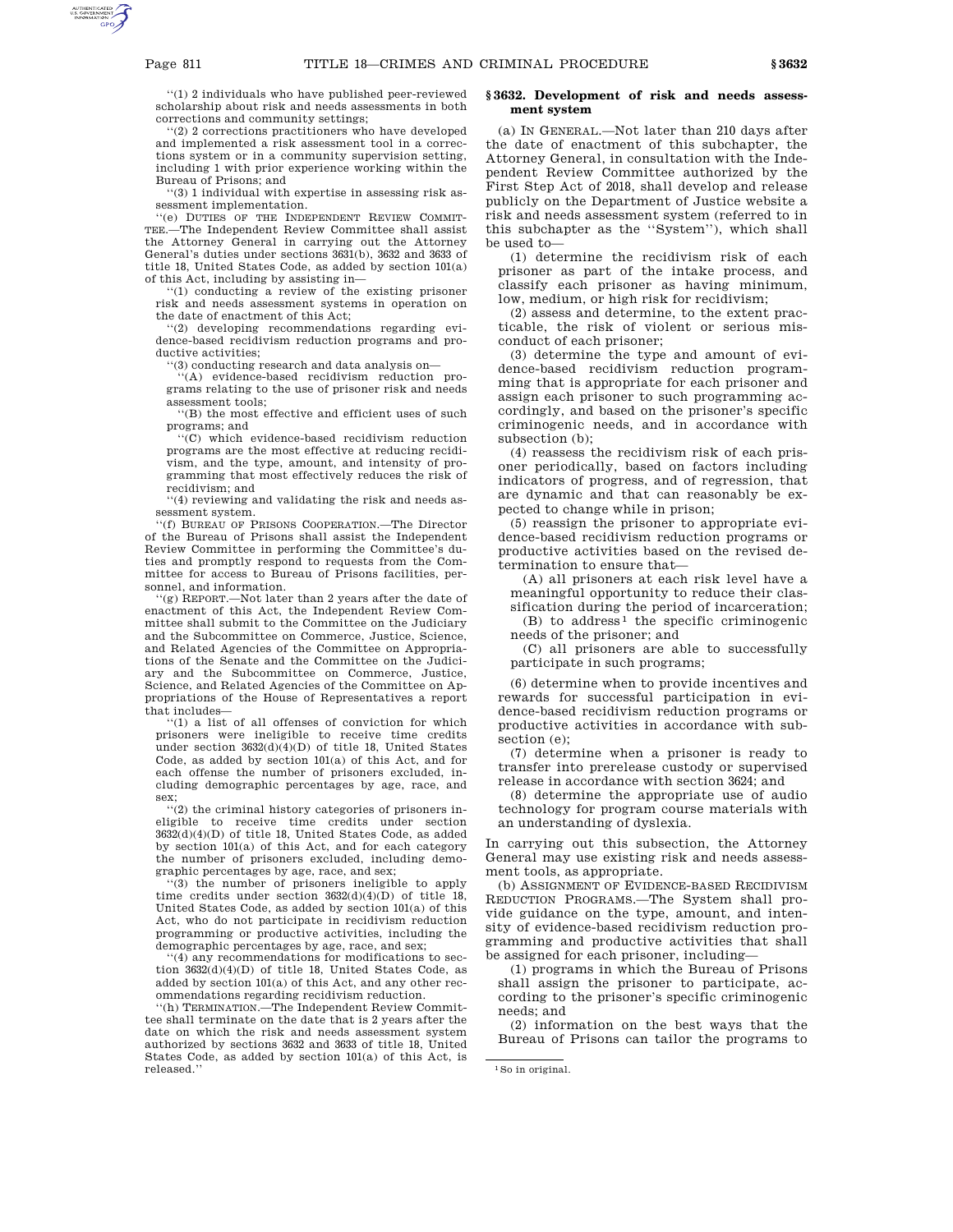the specific criminogenic needs of each prisoner so as to most effectively lower each prisoner's risk of recidivism.

(c) HOUSING AND ASSIGNMENT DECISIONS.—The System shall provide guidance on program grouping and housing assignment determinations and, after accounting for the safety of each prisoner and other individuals at the prison, provide that prisoners with a similar risk level be grouped together in housing and assignment decisions to the extent practicable.

(d) EVIDENCE-BASED RECIDIVISM REDUCTION PROGRAM INCENTIVES AND PRODUCTIVE ACTIVI-TIES REWARDS.—The System shall provide incentives and rewards for prisoners to participate in and complete evidence-based recidivism reduction programs as follows:

(1) PHONE AND VISITATION PRIVILEGES.—A prisoner who is successfully participating in an evidence-based recidivism reduction program shall receive—

(A) phone privileges, or, if available, video conferencing privileges, for up to 30 minutes per day, and up to 510 minutes per month; and

(B) additional time for visitation at the prison, as determined by the warden of the prison.

(2) TRANSFER TO INSTITUTION CLOSER TO RE-LEASE RESIDENCE.—A prisoner who is successfully participating in an evidence-based recidivism reduction program shall be considered by the Bureau of Prisons for placement in a facility closer to the prisoner's release residence upon request from the prisoner and subject to—

(A) bed availability at the transfer facility;

(B) the prisoner's security designation; and (C) the recommendation from the warden of the prison at which the prisoner is incarcerated at the time of making the request.

(3) ADDITIONAL POLICIES.—The Director of the Bureau of Prisons shall develop additional policies to provide appropriate incentives for successful participation and completion of evidence-based recidivism reduction programming. The incentives shall include not less than 2 of the following:

(A) Increased commissary spending limits and product offerings.

(B) Extended opportunities to access the email system.

(C) Consideration of transfer to preferred housing units (including transfer to different prison facilities).

(D) Other incentives solicited from prisoners and determined appropriate by the Director.

(4) TIME CREDITS.—

(A) IN GENERAL.—A prisoner, except for an ineligible prisoner under subparagraph (D), who successfully completes evidence-based recidivism reduction programming or productive activities, shall earn time credits as follows:

(i) A prisoner shall earn 10 days of time credits for every 30 days of successful participation in evidence-based recidivism reduction programming or productive activities.

(ii) A prisoner determined by the Bureau of Prisons to be at a minimum or low risk for recidivating, who, over 2 consecutive assessments, has not increased their risk of recidivism, shall earn an additional 5 days of time credits for every 30 days of successful participation in evidence-based recidivism reduction programming or productive activities.

(B) AVAILABILITY.—A prisoner may not earn time credits under this paragraph for an evidence-based recidivism reduction program that the prisoner successfully completed—

(i) prior to the date of enactment of this subchapter; or

(ii) during official detention prior to the date that the prisoner's sentence commences under section 3585(a).

(C) APPLICATION OF TIME CREDITS TOWARD PRERELEASE CUSTODY OR SUPERVISED RE-LEASE.—Time credits earned under this paragraph by prisoners who successfully participate in recidivism reduction programs or productive activities shall be applied toward time in prerelease custody or supervised release. The Director of the Bureau of Prisons shall transfer eligible prisoners, as determined under section 3624(g), into prerelease custody or supervised release.

(D) INELIGIBLE PRISONERS.—A prisoner is ineligible to receive time credits under this paragraph if the prisoner is serving a sentence for a conviction under any of the following provisions of law:

(i) Section 32, relating to destruction of aircraft or aircraft facilities.

(ii) Section 33, relating to destruction of

motor vehicles or motor vehicle facilities. (iii) Section 36, relating to drive-by shootings.

(iv) Section 81, relating to arson within special maritime and territorial jurisdiction.

(v) Section 111(b), relating to assaulting, resisting, or impeding certain officers or employees using a deadly or dangerous weapon or inflicting bodily injury.

(vi) Paragraph (1), (7), or (8) of section 113(a), relating to assault with intent to commit murder, assault resulting in substantial bodily injury to a spouse or intimate partner, a dating partner, or an individual who has not attained the age of 16 years, or assault of a spouse, intimate partner, or dating partner by strangling, suffocating, or attempting to strangle or suffocate.

(vii) Section 115, relating to influencing, impeding, or retaliating against a Federal official by injuring a family member, except for a threat made in violation of that section.

(viii) Section 116, relating to female genital mutilation.

(ix) Section 117, relating to domestic assault by a habitual offender.

(x) Any section of chapter 10, relating to biological weapons.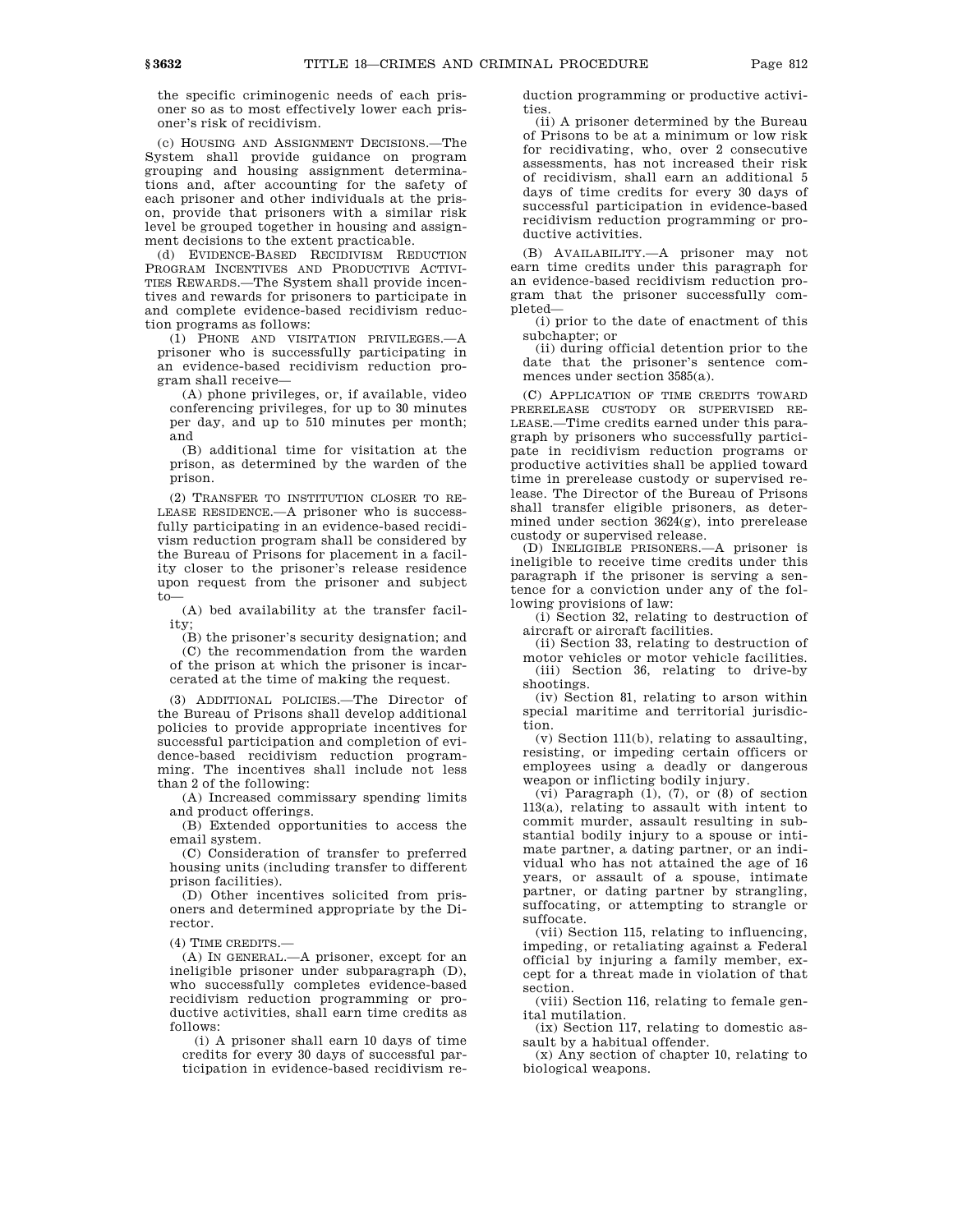(xi) Any section of chapter 11B, relating to chemical weapons.

(xii) Section 351, relating to Congressional, Cabinet, and Supreme Court assassination, kidnapping, and assault.

(xiii) Section 521, relating to criminal street gangs.

(xiv) Section 751, relating to prisoners in custody of an institution or officer.

(xv) Section 793, relating to gathering, transmitting, or losing defense information.

(xvi) Section 794, relating to gathering or delivering defense information to aid a foreign government.

(xvii) Any section of chapter 39, relating to explosives and other dangerous articles, except for section 836 (relating to the transportation of fireworks into a State prohibiting sale or use).

(xviii) Section 842(p), relating to distribution of information relating to explosives, destructive devices, and weapons of mass destruction, but only if the conviction involved a weapon of mass destruction (as defined in section 2332a(c)).

 $(xix)$  Subsection  $(f)(3)$ ,  $(h)$ , or  $(i)$  of section 844, relating to the use of fire or an explosive.

(xx) Section 871, relating to threats against the President and successors to the Presidency.

(xxi) Section 879, relating to threats against former Presidents and certain other persons.

(xxii) Section 924(c), relating to unlawful possession or use of a firearm during and in relation to any crime of violence or drug trafficking crime.

 $(xxiii)$  Section  $1030(a)(1)$ , relating to fraud and related activity in connection with computers.

(xxiv) Section 1091, relating to genocide.

(xxv) Any section of chapter 51, relating to homicide, except for section 1112 (relating to manslaughter), 1113 (relating to attempt to commit murder or manslaughter, but only if the conviction was for an attempt to commit manslaughter), 1115 (relating to misconduct or neglect of ship officers), or 1122 (relating to protection against the human immunodeficiency virus).

(xxvi) Any section of chapter 55, relating to kidnapping.

(xxvii) Any offense under chapter 77, relating to peonage, slavery, and trafficking in persons, except for sections 1593 through 1596.

(xxviii) Section 1751, relating to Presidential and Presidential staff assassination, kidnapping, and assault.

(xxix) Section 1791, relating to providing or possessing contraband in prison.

(xxx) Section 1792, relating to mutiny and riots.

 $(xxxi)$  Section 1841 $(a)(2)(C)$ , relating to intentionally killing or attempting to kill an unborn child.

(xxxii) Section 1992, relating to terrorist attacks and other violence against railroad carriers and against mass transportation systems on land, on water, or through the air.

(xxxiii) Section 2113(e), relating to bank robbery resulting in death.

(xxxiv) Section 2118(c), relating to robberies and burglaries involving controlled substances resulting in assault, putting in jeopardy the life of any person by the use of a dangerous weapon or device, or death.

(xxxv) Section 2119, relating to taking a motor vehicle (commonly referred to as ''carjacking'').

(xxxvi) Any section of chapter 105, relating to sabotage, except for section 2152.

(xxxvii) Any section of chapter 109A, relating to sexual abuse.

(xxxviii) Section 2250, relating to failure to register as a sex offender.

(xxxix) Section 2251, relating to the sexual exploitation of children.

(xl) Section 2251A, relating to the selling or buying of children.

(xli) Section 2252, relating to certain activities relating to material involving the sexual exploitation of minors.

(xlii) Section 2252A, relating to certain activities involving material constituting or containing child pornography.

(xliii) Section 2260, relating to the production of sexually explicit depictions of a minor for importation into the United States.

(xliv) Section 2283, relating to the transportation of explosive, biological, chemical, or radioactive or nuclear materials.

(xlv) Section 2284, relating to the transportation of terrorists.

(xlvi) Section 2291, relating to the destruction of a vessel or maritime facility, but only if the conduct that led to the conviction involved a substantial risk of death or serious bodily injury.

(xlvii) Any section of chapter 113B, relating to terrorism.

(xlviii) Section 2340A, relating to torture.

(xlix) Section 2381, relating to treason.

(l) Section 2442, relating to the recruitment or use of child soldiers.

(li) An offense described in section  $3559(c)(2)(F)$ , for which the offender was sentenced to a term of imprisonment of more than 1 year, if the offender has a previous conviction, for which the offender served a term of imprisonment of more than 1 year, for a Federal or State offense, by whatever designation and wherever committed, consisting of murder (as described in section 1111), voluntary manslaughter (as described in section 1112), assault with intent to commit murder (as described in section 113(a)), aggravated sexual abuse and sexual abuse (as described in sections 2241 and 2242), abusive sexual contact (as described in sections 2244(a)(1) and  $(a)(2)$ ), kidnapping (as described in chapter 55), carjacking (as described in section 2119), arson (as described in section  $844(f)(3)$ , (h), or (i)), or terrorism (as described in chapter 113B).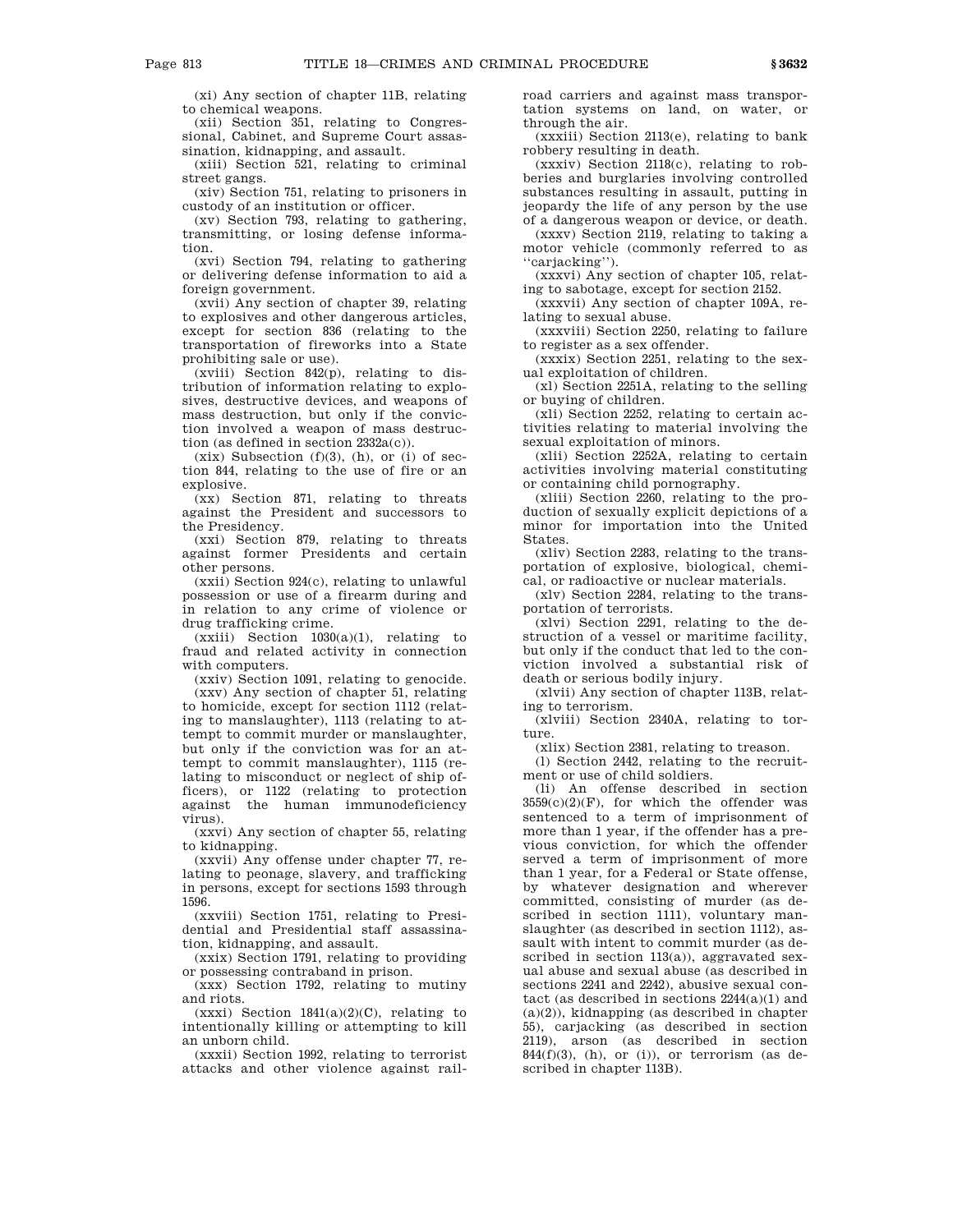(lii) Section 57(b) of the Atomic Energy Act of 1954 (42 U.S.C. 2077(b)), relating to the engagement or participation in the development or production of special nuclear material.

(liii) Section 92 of the Atomic Energy Act of 1954 (42 U.S.C. 2122), relating to prohibitions governing atomic weapons.

(liv) Section 101 of the Atomic Energy Act of 1954 (42 U.S.C. 2131), relating to the atomic energy license requirement.

(lv) Section 224 or 225 of the Atomic Energy Act of 1954 (42 U.S.C. 2274, 2275), relating to the communication or receipt of restricted data.

(lvi) Section 236 of the Atomic Energy Act of 1954 (42 U.S.C. 2284), relating to the sabotage of nuclear facilities or fuel.

(lvii) Section 60123(b) of title 49, relating to damaging or destroying a pipeline facility, but only if the conduct which led to the conviction involved a substantial risk of death or serious bodily injury.

(lviii) Section 401(a) of the Controlled Substances Act (21 U.S.C. 841), relating to manufacturing or distributing a controlled substance in the case of a conviction for an offense described in subparagraph (A), (B), or  $(C)$  of subsection  $(b)(1)$  of that section for which death or serious bodily injury resulted from the use of such substance.

(lix) Section 276(a) of the Immigration and Nationality Act (8 U.S.C. 1326), relating to the reentry of a removed alien, but only if the alien is described in paragraph (1) or (2) of subsection (b) of that section.

(lx) Section 277 of the Immigration and Nationality Act (8 U.S.C. 1327), relating to aiding or assisting certain aliens to enter the United States.

(lxi) Section 278 of the Immigration and Nationality Act (8 U.S.C. 1328), relating to the importation of an alien into the United States for an immoral purpose.

(lxii) Any section of the Export Administration Act of 1979 (50 U.S.C. 4611 et seq.) 2

(lxiii) Section 206 of the International Emergency Economic Powers Act (50 U.S.C. 1705).

(lxiv) Section 601 of the National Security Act of 1947 (50 U.S.C. 3121), relating to the protection of identities of certain United States undercover intelligence officers, agents, informants, and sources.

(lxv) Subparagraph (A)(i) or (B)(i) of section 401(b)(1) of the Controlled Substances Act (21 U.S.C.  $841(b)(1)$ ) or paragraph  $(1)(A)$ or  $(2)(A)$  of section 1010(b) of the Controlled Substances Import and Export Act (21 U.S.C. 960(b)), relating to manufacturing, distributing, dispensing, or possessing with intent to manufacture, distribute, dispense, or knowingly importing or exporting, a mixture or substance containing a detectable amount of heroin if the sentencing court finds that the offender was an organizer, leader, manager, or supervisor of others in the offense, as determined under the guidelines promulgated

by the United States Sentencing Commission.

(lxvi) Subparagraph (A)(vi) or (B)(vi) of section 401(b)(1) of the Controlled Substances Act  $(21 \text{ U.S.C. } 841(b)(1))$  or paragraph  $(1)(F)$  or  $(2)(F)$  of section 1010(b) of the Controlled Substances Import and Export Act (21 U.S.C. 960(b)), relating to manufacturing, distributing, dispensing, or possessing with intent to manufacture, distribute, or dispense, a mixture or substance containing a detectable amount of N-phenyl-N-[1-(2-phenylethyl)-4-

piperidinyl] propanamide, or any analogue thereof.

 $(lxvii)$  Subparagraph  $(A)(viii)$  or  $(B)(viii)$ of section 401(b)(1) of the Controlled Substances Act  $(21 \text{ U.S.C. } 841(b)(1))$  or paragraph  $(1)(H)$  or  $(2)(H)$  of section  $1010(b)$  the Controlled Substances Import and Export Act (21 U.S.C. 960(b)), relating to manufacturing, distributing, dispensing, or possessing with intent to manufacture, distribute, or dispense, or knowingly importing or exporting, a mixture of substance containing a detectable amount of methamphetamine, its salts, isomers, or salts of its isomers, if the sentencing court finds that the offender was an organizer, leader, manager, or supervisor of others in the offense, as determined under the guidelines promulgated by the United States Sentencing Commission.

(lxviii) Subparagraph (A) or (B) of section 401(b)(1) of the Controlled Substances Act (21 U.S.C.  $841(b)(1)$ ) or paragraph (1) or (2) of section 1010(b) of the Controlled Substances Import and Export Act (21 U.S.C. 960(b)), relating to manufacturing, distributing, dispensing, or possessing with intent to manufacture, distribute, or dispense, a controlled substance, or knowingly importing or exporting a controlled substance, if the sentencing court finds that—

(I) the offense involved a mixture or substance containing a detectable amount of N-phenyl-N-[1-(2-phenylethyl)-4-piperidinyl] propanamide, or any analogue thereof; and

(II) the offender was an organizer, leader, manager, or supervisor of others in the offense, as determined under the guidelines promulgated by the United States Sentencing Commission.

(E) DEPORTABLE PRISONERS INELIGIBLE TO APPLY TIME CREDITS.—

(i) IN GENERAL.—A prisoner is ineligible to apply time credits under subparagraph (C) if the prisoner is the subject of a final order of removal under any provision of the immigration laws (as such term is defined in section  $101(a)(17)$  of the Immigration and Nationality Act (8 U.S.C.  $1101(a)(17))$ .

(ii) PROCEEDINGS.—The Attorney General, in consultation with the Secretary of Homeland Security, shall ensure that any alien described in section 212 or 237 of the Immigration and Nationality Act (8 U.S.C. 1182, 1227) who seeks to earn time credits

<sup>2</sup>So in original. Probably should be followed by a period.